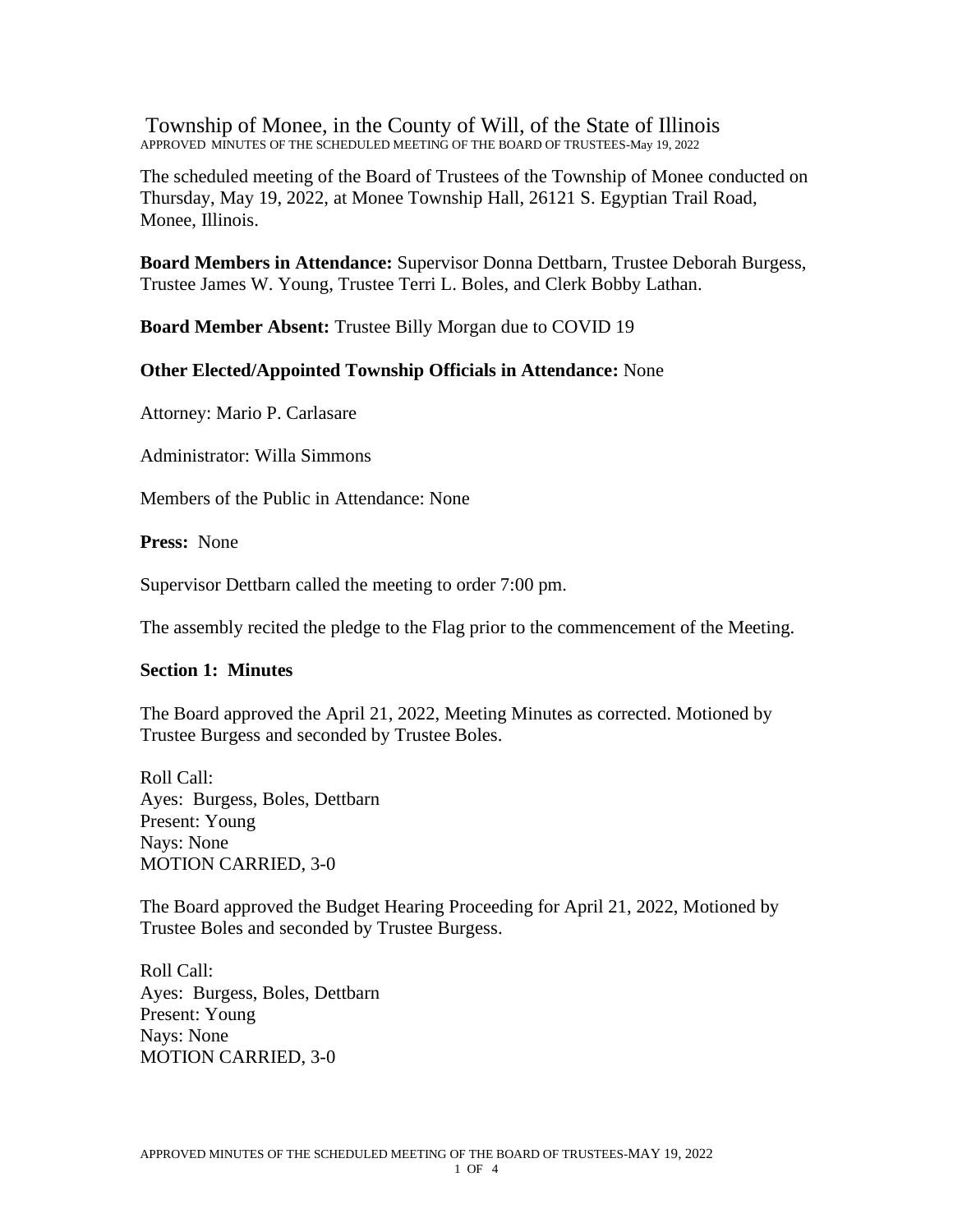# **Section 2: Public Comments**

None

# **Section 3: Supervisor's Report**

- General Assistance
	- o Report for April 15 through May12, 2022
		- Intakes-3: Applications-1: Received Flat Grant-0: Received Other Aid-0: Pantry-7: Denied-1: Pending-0: Terminated-0 Total on General Assistance-3
		- Total Amount for General Assistance (GA)- \$966.00
		- Total Amount for Emergency Assistance (EA)- \$740.76
		- Total Amount for GA and EA- \$1,706.76
	- o Senior Drive through Lunch on Tuesday, June 14, 2022.
	- o Township Food Giveaway on Wednesday, June 29, 2022.

# **Section 4: Clerk's Report**

- The General Primary Election is on Tuesday, June 28, 2022. Please remember to VOTE.
- Filed Illinois Initiative Amendment Referenda to be on the Ballot for the Primary Election.
- Filed Budget and Appropriation Ordinances for Township and Road District with County Clerk's Office on April 25, 2022.

# **Section 5: Highway Commissioner's Report**

- Mowing will start next week.
- Purchased 500 tons of gravel for roadwork.
- Paving work on Crawford Avenue is complete.
- "Beaver Dam" in Heatherbrook Estates will remain, however it may cause some flooding. Expected some residents for public comments.

# **Section 6: Assessor's Report**

• None

# **Section 7: Attorney's Report**

• Getting Briefs scheduled for June 2022.

#### **Section 8: Standing Committee/Commission Report**

Township Plan Commission Report:

• None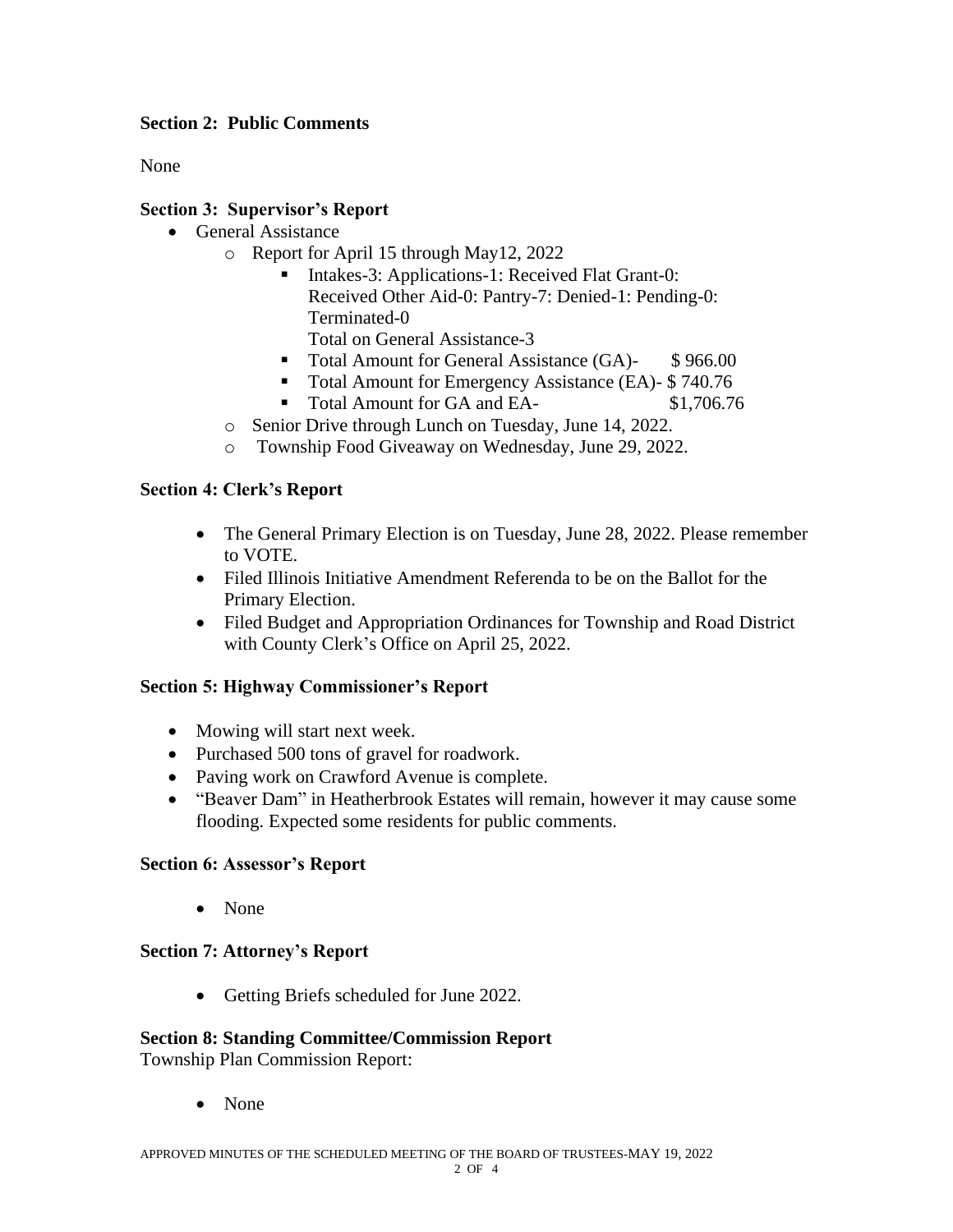#### **Section 9: New Business**

The Board approved a Social Service Agreement with Monee Historical Society for \$2,000.00. Motioned by Trustee Young and seconded by Trustee Boles.

Roll Call: Ayes: Burgess, Young, Boles, Dettbarn Nays: None

### MOTION CARRIED 4-0

The Board approved payment of \$9,888.00 for General Town Fund (\$6,392.00) and Assessor (\$3,296.00) for 2022-2023 TOIRMA Dues. Motioned by Trustee Burgess and seconded by Trustee Young.

Roll Call: Ayes: Burgess, Young, Boles, Dettbarn Nays: None

### MOTION CARRIED 4-0

The Board approved payment of \$15,465.00 for Road and Bridge Fund for 2022-2023 TOIRMA Dues. Motioned by Trustee Burgess and seconded by Trustee Young.

Roll Call: Ayes: Burgess, Young, Boles, Dettbarn Nays: None

#### MOTION CARRIED 4-0

The Board approved to authorize a temporary Fuel Surcharge addition of 10 cents (from \$0.585 to \$0.685) per mile to the current mileage when using personal vehicle on Township business. Motioned by Trustee Boles and seconded by Trustee Burgess.

Roll Call: Ayes: Burgess, Young, Boles, Dettbarn Nays: None

#### MOTION CARRIED 4-0

**Governor signed HB 4251 becoming Public Act 102.0728, which increased the amount used in Bidding. Changing from \$20, 000.00 to \$30, 000.00. This change went into effect as of May 6, 2022.**